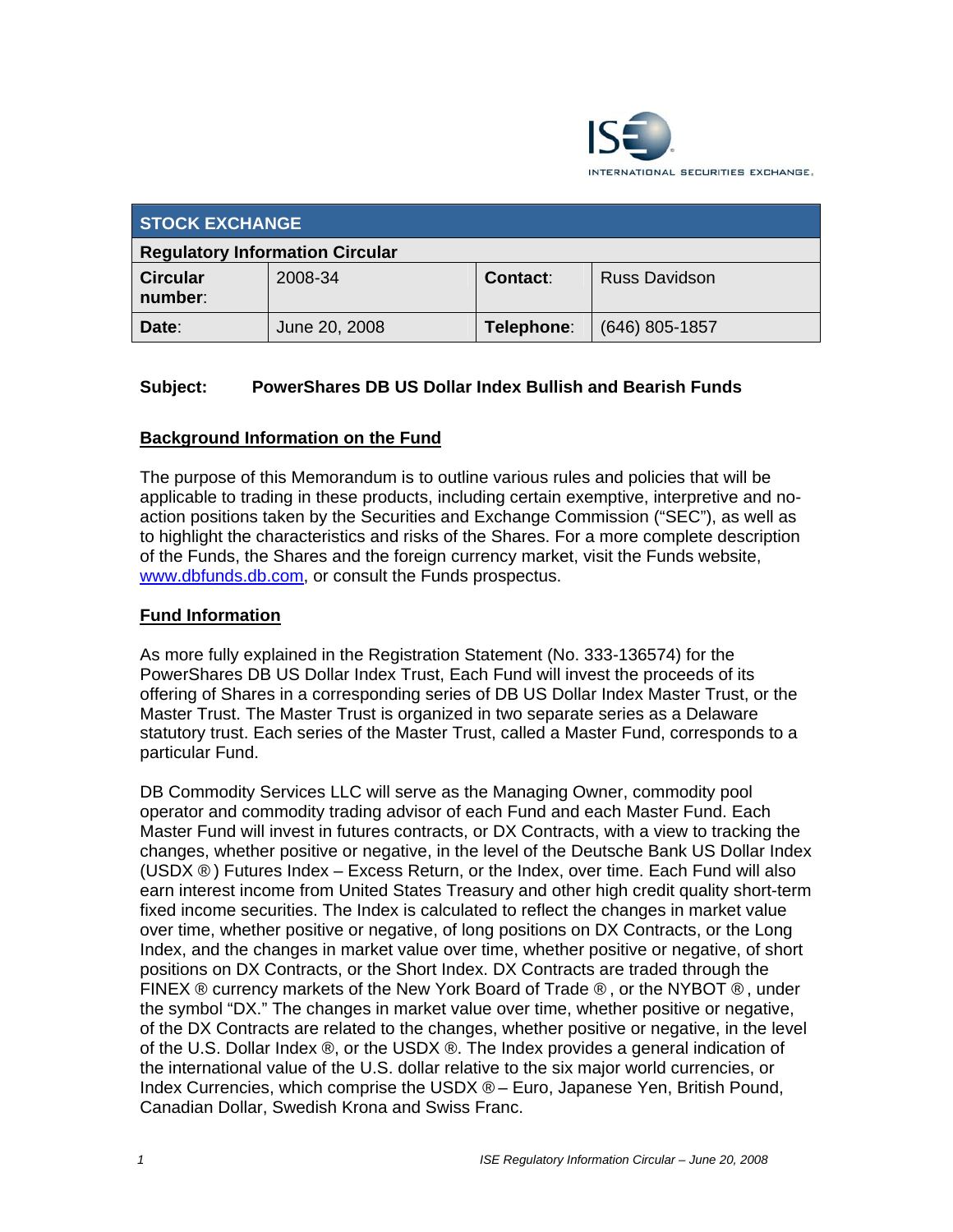The Trust is not registered as an investment company under the Investment Company Act of 1940. The Managing Owner is a registered commodity pool operator ("CPO") and commodity trading advisor ("CTA") with the Commodity Futures Trading Commission ("CFTC") and a member of the National Futures Association ("NFA").

Wilmington Trust Company (the "Trustee") is the trustee of the Funds and the Master Funds, the Bank of New York (the "Administrator") is the administrator for the Funds and the Master Fund and ALPS Distributors, Inc. ("Distributor") is the distributor of the shares of the Funds and the Master Funds.

The Funds will issue shares on a continuous basis to Authorized Participants.1 The Funds will issue and redeem shares only in blocks of 200,000 Shares or integral multiples thereof to Authorized Participants. A block of 200,000 Shares is called a "Basket." These transactions will be in exchange for a Cash Deposit Amount equal to 200,000 multiplied by the net asset value ("NAV") per Share of the Funds determined on each business day by the Administrator. The Administrator will determine the Cash Deposit Amount for a given business day by multiplying the NAV for each Share by the number of Shares in each Basket (200,000). Only registered broker-dealers that become Authorized Participants by entering into a participant agreement with the Managing Owner and the Fund may purchase or redeem Baskets. Shares will be offered to the public from time to time at prices that will reflect, among other things, the prices of the underlying futures contracts and the trading price of the Shares. Market prices for the Shares may be different from the NAV per Share. Except when aggregated in Baskets, Shares are not redeemable securities.

Net asset value, in respect of a Master Fund, means the total assets of the Master Fund including, but not limited to, all cash and cash equivalents or other debt securities less total liabilities of such Master Fund, each determined on the basis of generally accepted accounting principles in the United States, consistently applied under the accrual method of accounting.

Net asset value per Master Fund Unit, in respect of a Master Fund, is the net asset value of the Master Fund divided by the number of its outstanding Master Fund Units. Because there will be a one to one correlation between Shares of a Fund and Master Fund Units of its corresponding Master Fund and each Master Fund has assumed all liabilities of its corresponding Fund, the net asset value per Share of any Fund and the net asset value per Master Fund Unit of its corresponding Master Fund will be equal.

Each Fund will issue Shares in Baskets to Authorized Participants continuously as of noon, New York time, on the business day immediately following the date on which a valid order to create a Basket is accepted by the Fund, at the net asset value of 200,000 Shares of the Fund as of the closing time of the American Stock Exchange ("Amex") or the last to close of the exchanges on which the corresponding Master Fund's futures contracts are traded, whichever is later, on the date that a valid order to create a Basket is accepted by the Fund.

 $\overline{a}$ 

<sup>1</sup> An "Authorized Participant" is a person, who at the time of submitting to the trustee an order to create or redeem one or more Baskets, (i) is a registered broker-dealer, (ii) is a Depository Trust Company ("DTC") Participant and (iii) has in effect a valid Participant Agreement.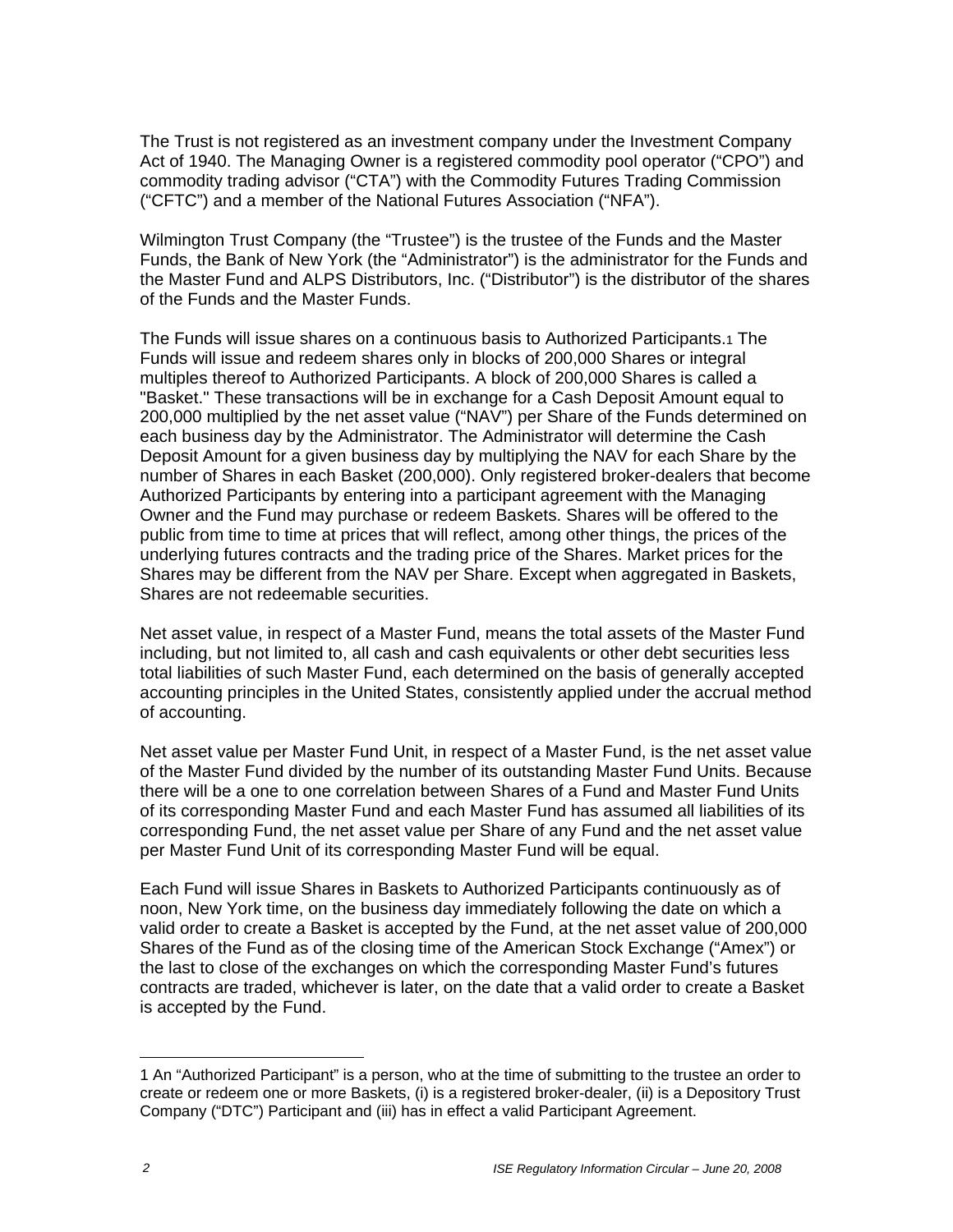Each Master Fund will issue Master Fund Units in Master Unit Baskets to its corresponding Fund continuously as of noon, New York time, on the business day immediately following the date on which a valid order to create a Master Unit Basket is accepted by the Master Fund, at the net asset value of 200,000 Master Fund Units as of the closing time of the Amex or the last to close of the exchanges on which the corresponding Master Fund's futures contracts are traded, whichever is later, on the date that a valid order to create a Master Unit Basket is accepted by the Master Fund. Each Master Fund will be wholly-owned by its corresponding Fund and the Managing Owner. Each Share issued by a Fund will correlate with a Master Fund Unit issued by its corresponding Master Fund and held by the Fund.

The Trust registration statement describes the various fees and expenses for the Fund's shares.

DTC serves as securities depository for the Shares, which may be held only in bookentry form; stock certificates will not be issued. DTC, or its nominee, is the record or registered owner of all outstanding shares of the Fund.

Equity Electronic Access Members ("Equity EAMs") are hereby informed that procedures for purchases and redemptions of Shares in Creation Unit Size are described in the Funds' prospectus or registration statement, and that Shares are not individually redeemable but are redeemable only in Creation Unit Size aggregations or multiples thereof.

#### **Indicative Fund Value**

In order to provide updated information relating to the Funds for use by investors, professionals and persons wishing to create or redeem Shares, the Amex will disseminate through the facilities of Consolidated Tape Association ("CTA"), an updated Indicative Fund Value (the "Indicative Fund Value"). The Indicative Fund Value will be disseminated on a per Share basis every 15 seconds during regular Amex trading hours of 9:30 a.m. to 4:15 p.m. ET. The Indicative Fund Value for each Fund will be calculated based on the cash required for creations and redemptions (i.e. NAV per Share x 200,000) adjusted to reflect the price changes of the Index currencies through investments held by the Master Fund. The Indicative Fund Value will not reflect price changes to the price of an underlying currency between the close of trading of the DX contract at the relevant futures exchange and the close of trading at 4:15 p.m. ET. The value of a Share may accordingly be influenced by non-concurrent trading hours between NYSE Arca and the various futures exchanges on which the futures contracts based on the Index currencies are traded. The Indicative Fund Value on a per Share basis disseminated during trading hours should not be viewed as a real time update of the NAV, which is calculated only once a day by the Administrator.

## **The Underlying Index**

Deutsche Bank AG London ("Index Sponsor") will publish the daily closing level of the Indexes as of the close of the Amex. The Managing Owner will publish the net asset value of each Fund and the net asset value per Share daily. Additionally, the Index Sponsor will publish the intra-day Index level, and the Managing Owner will publish the indicative value per Share of each Fund (quoted in U.S. dollars) once every fifteen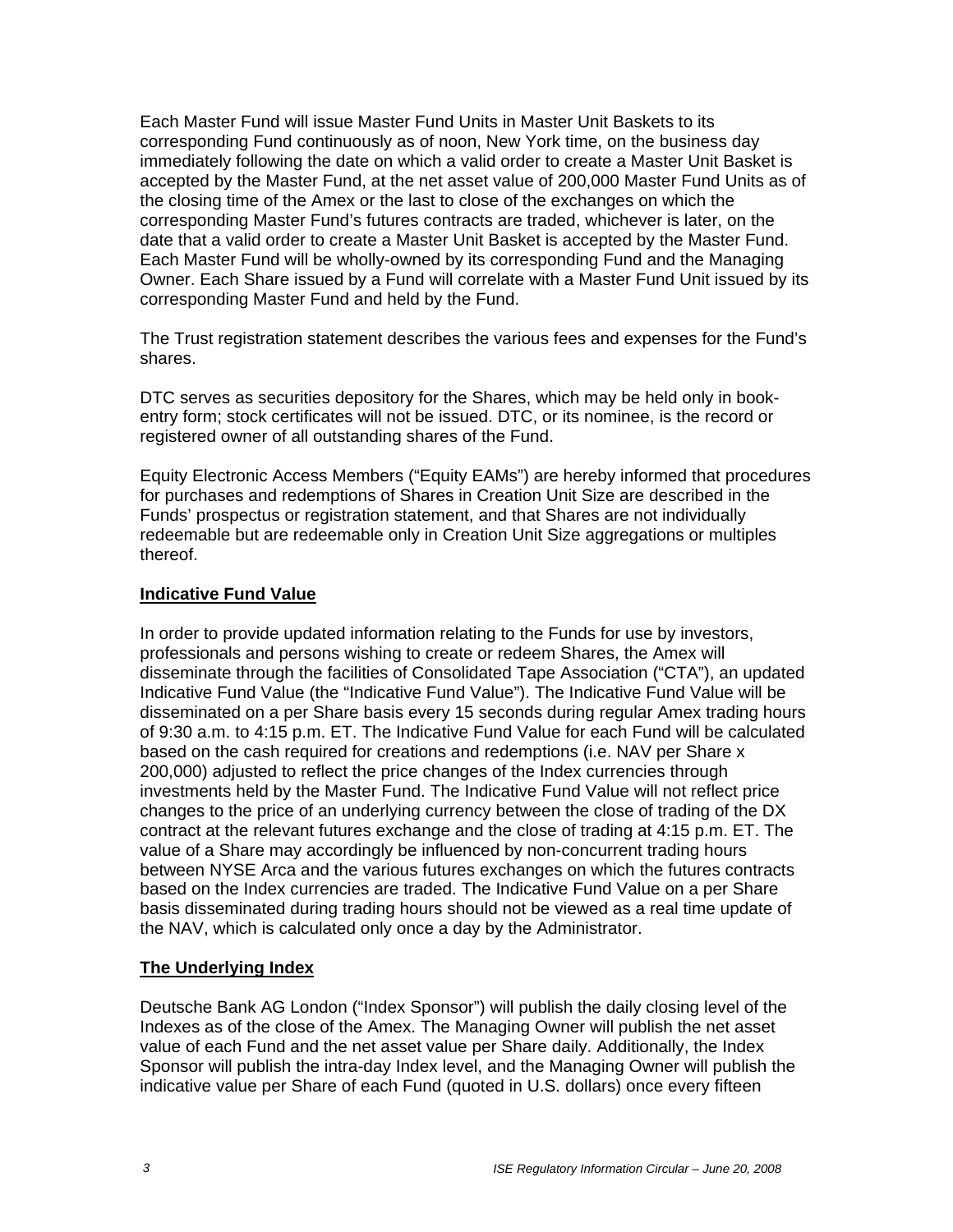seconds throughout each trading day. All of the foregoing information will be published as follows:

The intra-day level of the Indexes (symbols: Long Index: USDUPX; Short Index: USDDNX) and the intra-day indicative value per Share of each Fund (symbols: Bullish Fund: UUP; Bearish Fund: UDN) (each quoted in U.S. dollars) will be published once every fifteen seconds throughout each trading day on the consolidated tape, Reuters and/or Bloomberg and on the Managing Owner's website at www.dbfunds.db.com , or any successor thereto.

The current trading price per Share of each Fund (symbols: Bullish Fund: UUP; Bearish Fund: UDN) (quoted in U.S. dollars) will be published continuously as trades occur throughout each trading day on the consolidated tape, Reuters and/or Bloomberg and on the Managing Owner's website at www.dbfunds.db.com, or any successor thereto.

The most recent end-of-day Index closing level (symbols: Long Index: USDUPX; Short Index: USDDNX) will be published as of the close of the Amex each trading day on the consolidated tape, Reuters and/or Bloomberg and on the Managing Owner's website at www.dbfunds.db.com, or any successor thereto.

The most recent end-of-day net asset value of each Fund (symbols: Bullish Fund: UUP.NV; Bearish Fund: UDN.NV) will be published as of the close of Reuters and/or Bloomberg and on the Managing Owner's website at www.dbfunds.db.com, or any successor thereto. In addition, the most recent end-of-day net asset value of each Fund will be published the following morning on the consolidated tape.

All of the foregoing information with respect to the Indexes is also published at https://index.db.com.

## **Risk Factors to Investing in the Shares**

An investment in the Shares carries certain risks. The following risk factors are taken from and discussed in more detail in the Registration Statements:

- Because the Shares are created to reflect the performance of the Indexes, these risks include the risk that market price of the Shares will be subject to fluctuations similar to those affecting the futures contracts on the underlying currencies that comprise the Indexes.
- Owners of the Shares will not have the protections normally associated with ownership of shares in an investment company registered under the Investment Company Act of 1940 but will have the protections afforded by the Commodity Exchange Act to investors in CFTC regulated commodity pools.
- Shares trade at market prices that may differ from NAV.
- The NAV of the Shares will fluctuate with changes in the market value of the Fund's assets.
- The trading prices of the Shares will fluctuate in accordance with changes in the NAV as well as market supply and demand.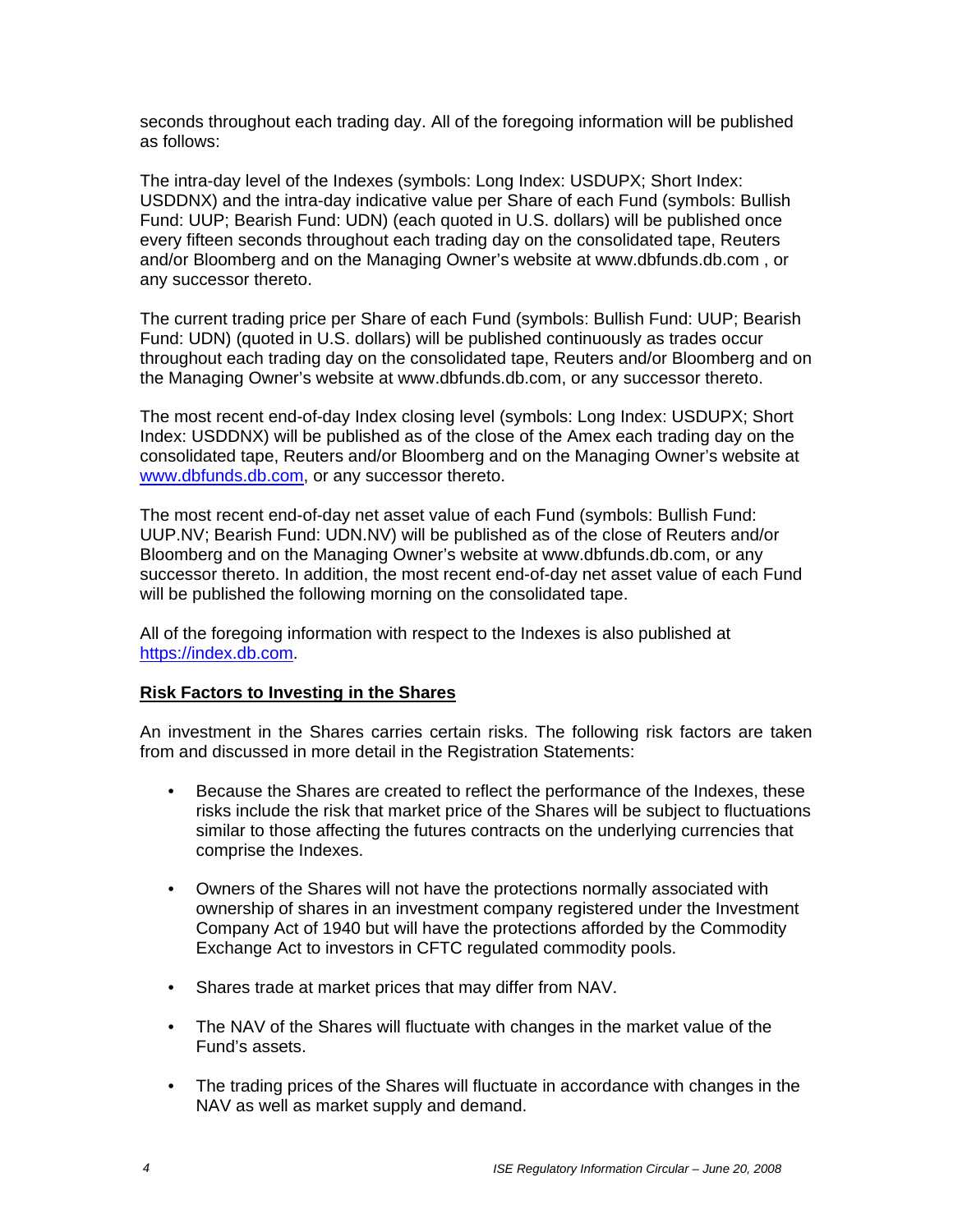- The amount of the discount or premium in the trading price relative to the NAV per Share may be influenced by non-concurrent trading hours between the major currency futures markets and the Exchange.
- While the Shares will trade until 4:15 p.m. ET, liquidity in the market for the futures contracts on the underlying currencies comprising the DX Contracts will be reduced after the close of the major currencies futures markets. The market for DX Contracts close at 3:00 pm ET.

## **Exchange Rules Applicable to Trading in the Shares**

Trading in the Shares on ISE is subject to ISE equity trading rules.

#### **Trading Hours**

The Shares will trade on ISE between 9:00 a.m. and 4:15 p.m. ET.

Equity EAMs trading the Shares during the Pre-Market Session are exposed to the risk of the lack of the calculation or dissemination of underlying index value or intraday indicative value ("IIV"). For certain derivative securities products, an updated underlying index value or IIV may not be calculated or publicly disseminated in the Pre-Market hours. Since the underlying index value and IIV are not calculated or widely disseminated during Pre-Market hours, an investor who is unable to calculate implied values for certain derivative securities products during Pre-Market hours may be at a disadvantage to market professionals.

## **Trading Halts**

ISE will halt trading in the Shares in accordance with ISE Rule 2101(a)(2)(iii). The grounds for a halt under this Rule include a halt by the primary market because it stops trading the Shares and/or a halt because dissemination of the IIV or applicable currency spot price has ceased, or a halt for other regulatory reasons. In addition, ISE will stop trading the Shares if the primary market de-lists the Notes.

#### **Delivery of a Prospectus**

Consistent with the requirements of the Securities Act and the rules thereunder, investors purchasing Shares in the initial public offering and anyone purchasing Shares directly from the Trusts must receive a prospectus. In addition, Equity EAMs are required to deliver a prospectus to all purchasers of newly-issued Shares (i.e. during the initial public offering). Equity EAMs purchasing shares from the Trusts for resale to investors will deliver a prospectus to such investors.

Prospectuses may be obtained through the Fund's website at www.dbfunds.db.com. The prospectus does not contain all of the information set forth in the registration statement (including the exhibits to the registration statement), parts of which have been omitted in accordance with the rules and regulations of the SEC. For further information about the Fund, please refer to the registration statement.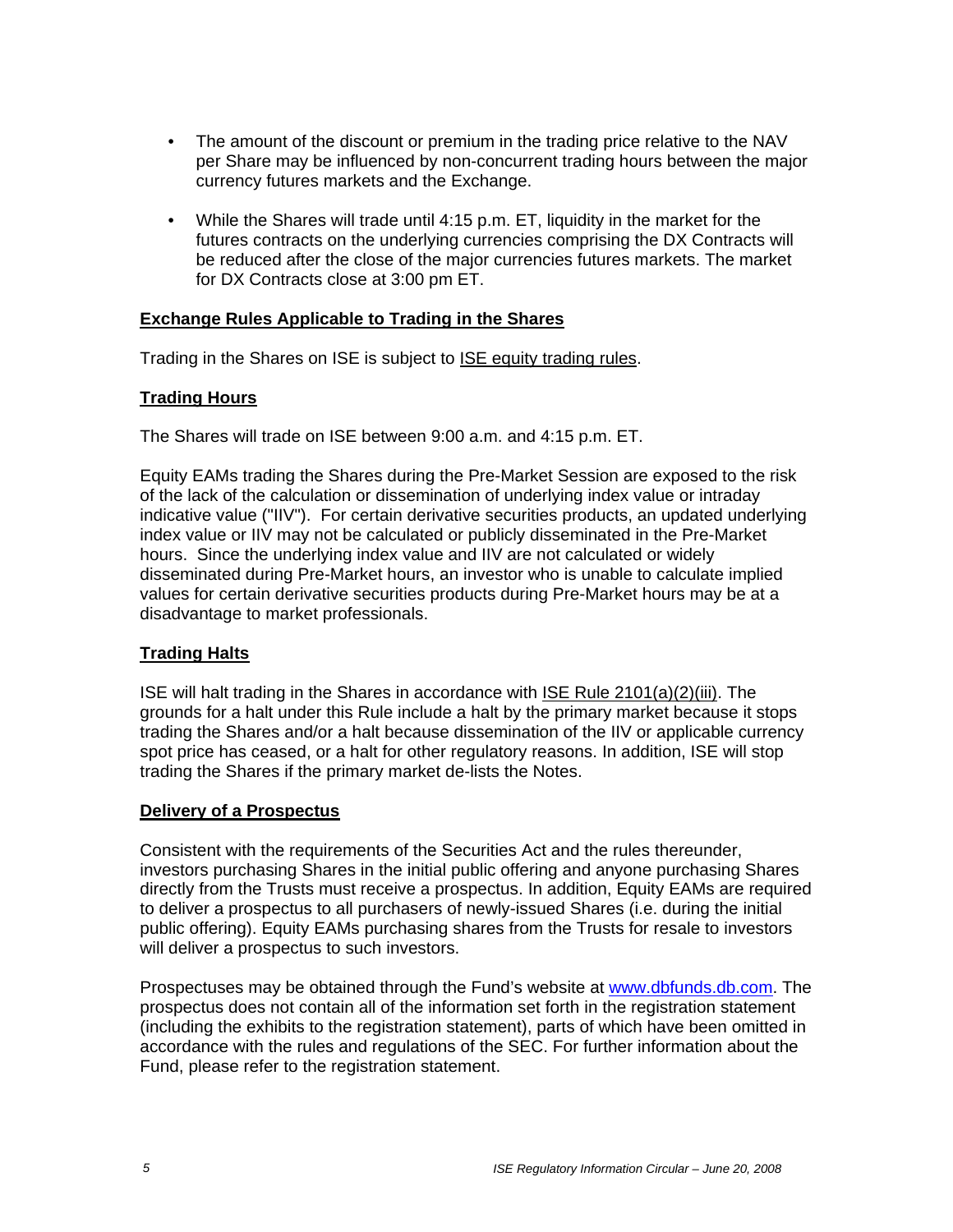# **Relief From the Operation of CFTC Rules 4.21, 4.22 and 4.23**

The Commodity Futures Trading Commission's ("CFTC") Division of Clearing and Intermediary Oversight (the "CFTC Division") issued a letter dated September 26, 2006 (the "Relief Letter") granting exemptive relief to the Managing Owner from CFTC Rules 4.21, 4.22 and 4.23. Specifically, the CFTC Division exempted the Managing Owner in connection with the operation of the Fund from: (1) the requirement of CFTC Rule 4.21(b) to obtain a signed acknowledgment of receipt of a disclosure document prior to accepting funds, securities or property from a prospective pool participant with respect to sales of Shares by Authorized Participants when Authorized Participants create additional Baskets, subsequent to the effectiveness of the registration statement; (2) the requirements of CFTC Rule 4.22 to deliver monthly account statements to purchasers of Shares; and (3) the requirement of CFTC Rule 4.23 to keep required books and records at the Managing Owner's main business office to the extent that such books and records are maintained at the offices of the Trustee or Distributor. The exemption from CFTC Rule 4.21(b) is expressly conditioned on the information required in the disclosure document being maintained and kept current on websites of the Fund, Managing Owner, the Exchange and the SEC.

For further information regarding these exemptions, members and member organizations are referred to the full text of the Relief Letter and the Fund's registration statement.

#### **Exemptive, Interpretive and No-Action Relief Under Federal Securities Regulations**

The SEC's Division of Market Regulation (the "Division") issued a letter granting exemptive and no-action relief from certain provisions of and rules under the Securities Exchange Act of 1934, as amended (the "1934 Act"), regarding trading in securities similar to the Shares.

## **Regulation M Exemptions**

Generally, Rules 101 and 102 of Regulation M is an anti-manipulation regulation that, subject to certain exemptions, prohibits a "distribution participant" and the issuer or selling security holder, in connection with a distribution of securities, from bidding for, purchasing, or attempting to induce any person to bid for or purchase, any security which is the subject of a distribution until after the applicable restricted period, except as specifically permitted in Regulation M. The provisions of the Rules apply to underwriters, prospective underwriters, brokers, dealers, and other persons who have agreed to participate or are participating in a distribution of securities, and affiliated purchasers of such persons.

The SEC has granted an exemption from paragraph (d) of Rule 101 under Regulation M to permit persons who may be deemed to be participating in a distribution of Shares to bid for or purchase Shares during their participation in such distribution. The SEC also has granted an exemption from Rule 101 to permit the Distributor to publish research during the applicable restricted period on the Trusts' website.

Rule 102 of Regulation M prohibits issuers, selling security holders, or any affiliated purchaser of such person from bidding for, purchasing, or attempting to induce any person to bid for or purchase a covered security during the applicable restricted period in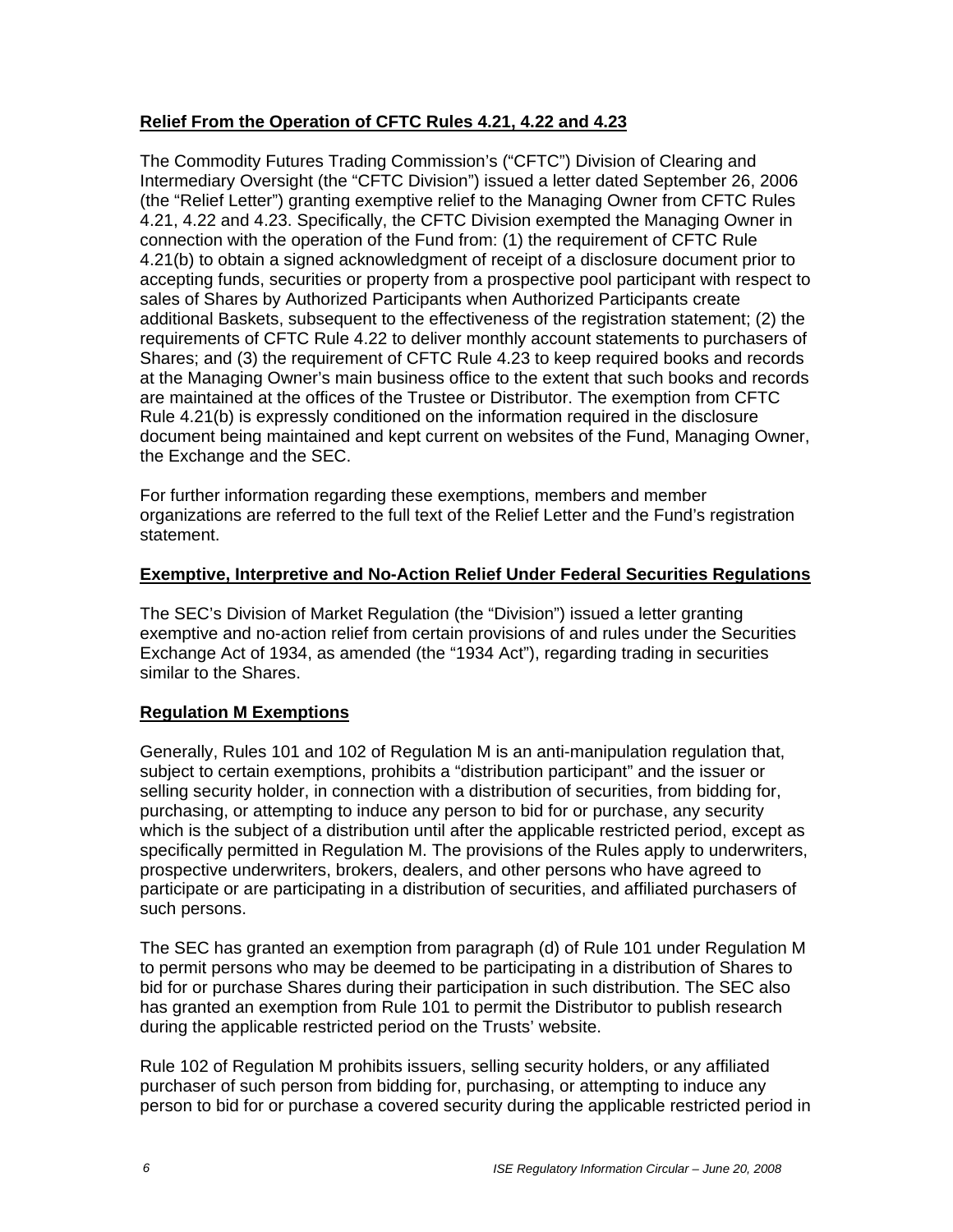connection with a distribution of securities effected by or on behalf of an issuer or selling security holder. Rule 100 of Regulation M defines "distribution" to mean any offering of securities that is distinguished from ordinary trading transactions by the magnitude of the offering and the presence of special selling efforts and selling methods. The SEC has granted an exemption from paragraph (e) of Rule 102 to permit the Trusts and their respective affiliated purchasers to redeem Shares during the continuous offering of the Shares.

## **Section 11(d)(1) of the Exchange Act; Exchange Act Rule 11d1-2**

Section 11(d)(1) of the Exchange Act generally prohibits a person who is both a broker and a dealer from effecting any transaction in which the broker-dealer extends credit to a customer on any security which was part of a new issue in the distribution of which he or she participated as a member of a selling syndicate or group within thirty days prior to such transaction.

The SEC has taken a no-action position under Section 11(d)(1) of the Exchange Act if broker-dealers (other than the Distributor) that do not create or redeem Shares but engage in both proprietary and customer transactions in Shares exclusively in the secondary market extend or maintain or arrange for the extension or maintenance of credit on Shares in connection with such secondary market transactions.

The SEC has also taken a no-action position under Section  $11(d)(1)$  of the Exchange Act that broker-dealers (other than the Distributor) may treat Shares of the Trusts, for purposes of Rule 11d1-2, as "securities issued by a registered . . . open-end investment company as defined in the Investment Company Act" and thereby, extend credit or maintain or arrange for the extension or maintenance of credit on the Shares that have been owned by the persons to whom credit is provided for more than 30 days, in reliance on the exemption contained in the rule.

**This Regulatory Information Bulletin is not a statutory prospectus. Equity EAMs should consult the Trust's Registration Statements for the Fund (No. 333-136574), the prospectus and the Funds website at www.dbfunds.db.com for relevant information.** 

Please contact me with any inquiries regarding this Regulatory Information Circular.